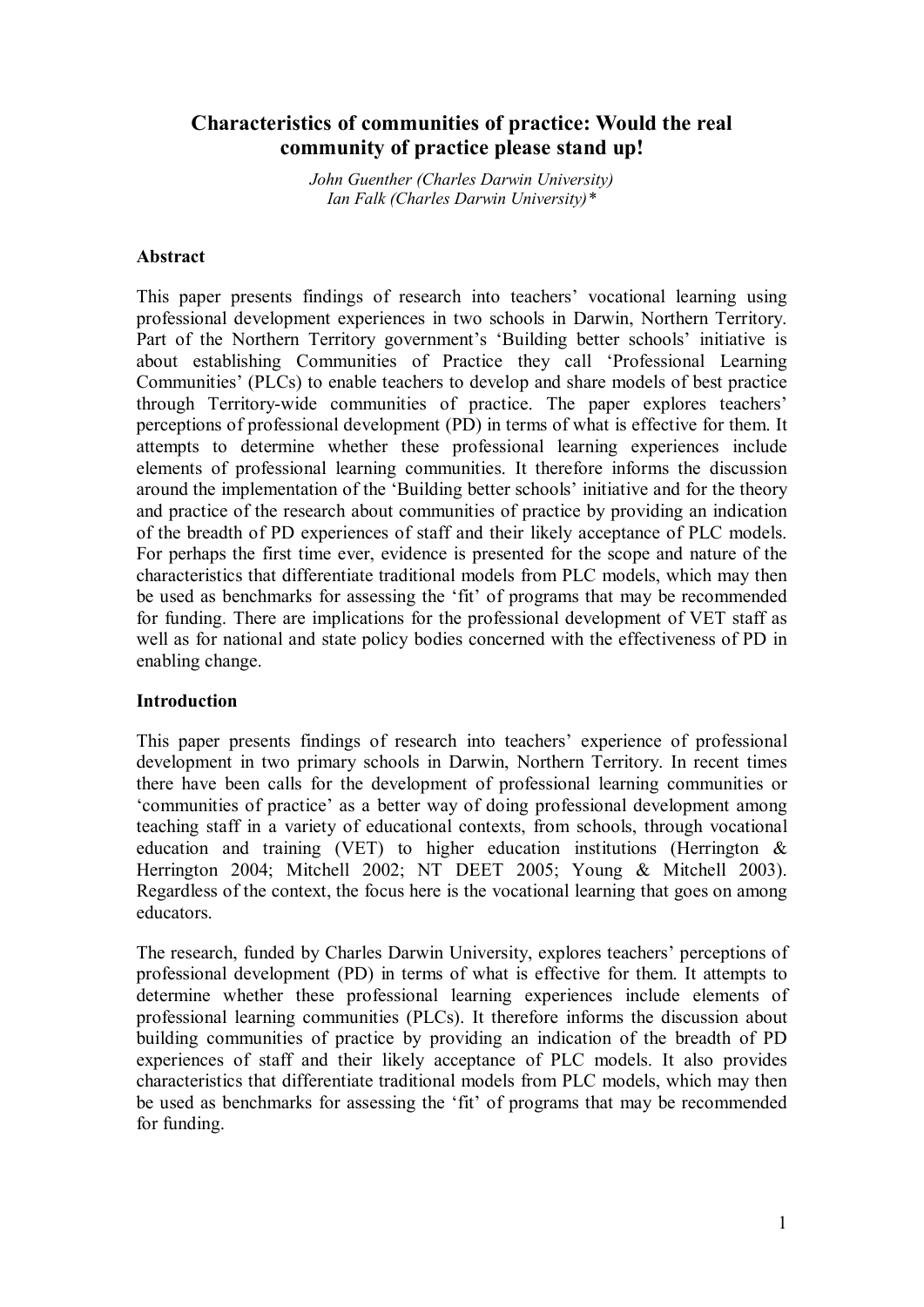# **Literature review**

The literature presented here reviews several aspects of professional development with a particular focus on professional learning communities. It begins with consideration of the nature of effective professional development generally and proceeds with consideration of the PLCs in the Australian VET system. It then provides an assessment of the benefits and drawbacks of traditional models of PD before exploring what is understood by PLC models and what characterises them. The section concludes with a comparison of traditional and PLC models.

# *The nature of effective professional development*

Downes et al. (2001:19) found that 'professional development needs to be integrated with a comprehensive change process that deals with the full range of impediments to and facilitators of student and teacher learning'. To be effective, professional development must be sustained, ongoing and supported by modelling, coaching and collective problem-solving in specific areas of practice (CERI 1998; Downes et al. 2001). As it is directed towards teachers' intellectual development and leadership, it needs to be designed and directed by the teachers themselves, incorporating the best principles of adult learning and involving shared decisions designed to improve the school (Inservice Teacher Education Project Committee 1988). It needs to be participant-driven, to engage teachers in actual tasks of teaching, assessment, observation and reflection (CERI 1998), and collaborative and interactional (Bransford et al. 2000). Characteristics of effective professional development were summed up by Mitchell and Cubey (2003), researching professional development in an early childhood education context in New Zealand. They found that highly skilled and critically aware professional development advisers had a critical role.

# *Professional development in the Australian VET system*

Many of the principles identified above could be described as generic to a number of 'teacher' professional development contexts, including the Australian VET context. For example, the Australian Flexible Learning Framework (2004) found a set of eight enablers that contributed to effective professional development, which align quite closely with the principles outlined in the previous section. However, this section will draw on Australian literature that describes emerging practice in professional development within the VET system. There has been an evolution of the language, theory and practice around professional development in the VET system in the last 15 years: from work-based learning, action learning, staff development, professional development through to communities of practice (Henry, Mitchell & Young 2001; Mitchell & Young 2001; Reframing the Future 2005).

The VET context is different from other teaching institutional contexts however because of the casual/sessional nature of much teaching that occurs, which is identified as a major barrier to professional development of VET assessors and trainers (NCVER 2004; Stehlik 2003) along with remoteness (Harris et al. 2001). This means that while teachers may align their values to professional ideals they may not align with organisational values (Mitchell 2002:81). Within existing VET teaching structures however a full range of practices clearly do exist, mirroring many of the principles outlined in the previous section (Skippington 2002). But questions remain about the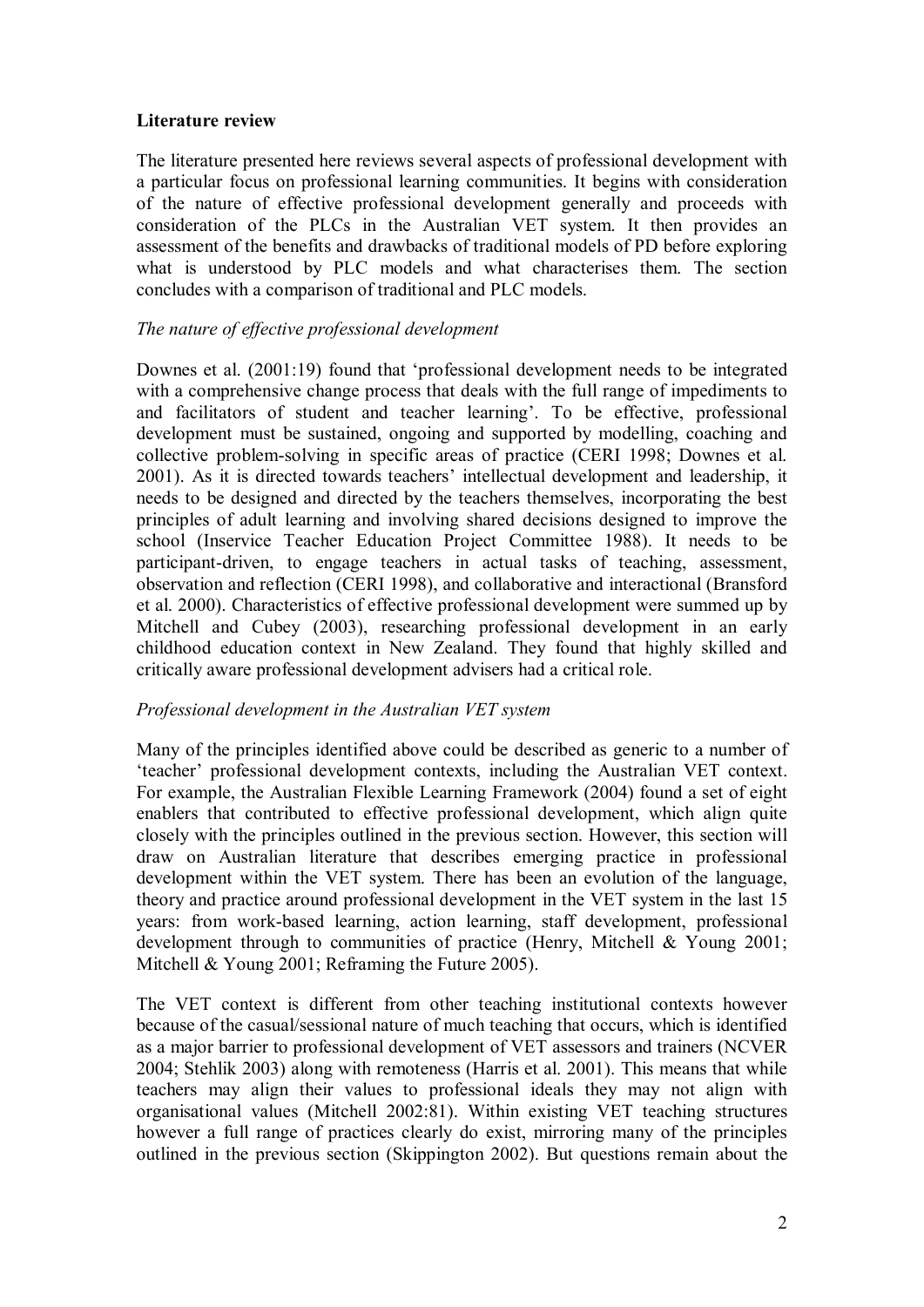extent to which staff development is seen as an integral part of VET practice. Harris et al. (2001:64) observe that:

A significant barrier appears to be the view that staff development is a 'bolt-on' activity—part of a communication strategy rather than an integral component of the strategic responsibilities of organisations.

The language of PD in the VET literature seems to turn to 'communities of practice' with the advent of the ANTA funded initiative, *Reframing the Future*. It is in this context that Mitchell (2002:8) suggests that communities of practice have 'profound' potential for the Australian VET system.

Communities of Practice are powerful mechanisms to assist VET practitioners implement the National Training Framework (NTF), particularly in terms of developing new relationships between practitioners and industry.

Mitchell also acknowledges that communities of practice do have limitations. He observes that 'they need to be well supported', a point that Wenger (2004:8) concurs with. In particular, he notes that 'they are difficult to establish and maintain; they can easily develop flaws or experience pitfalls; they add to the complexity of modern organisations more than any other knowledge-based approaches; and they increase the difficulties of managing organisations'.

The discussion about approaches to develop communities of practice among VET teachers has begun to focus on online or 'virtual' communities or networks (Lewanski 2004) in recent years. The ACT Department of Education and Training (2005:19) observes that 'The use of online professional development will increase in acceptance as a flexible learning tool as teacher/tutor confidence and engagement with ICTs improves'.

While this abridged review of Australian literature on VET professional development indicates that a good deal of research has been conducted on the various forms and demonstrations of good practice in professional development, there is little evidence to suggest that the barriers to VET practitioners accessing professional development have been overcome. Most of the studies reviewed here have been conducted in the context of a funded research or project interventions. There is little evidence to suggest that beyond these intentional projects that the 'good practice' is sustained, regardless of the form. Many of the studies reviewed here also appear to presume a pre-existing institutional structure, which may or may not exist, particularly for the many casual/sessional staff who work in the VET system. This is perhaps the most significant point of divergence between the VET system and other education systems (primary, secondary or tertiary), which operate in Australia.

# *Benefits and drawbacks of 'traditional' models*

Traditional models of professional development tend to be regarded in terms of formal education activities, such as courses or workshops. School administrators release teachers for a half or full day and hold a PD or in-service program that may or may not be relevant to teachers' professional development needs. The programs may have experts who speak to all teachers on a topic or they may consist of simultaneous workshops offered by trainers recruited from other districts, the university, or the state education department. Teachers listen and leave with some practical tips or some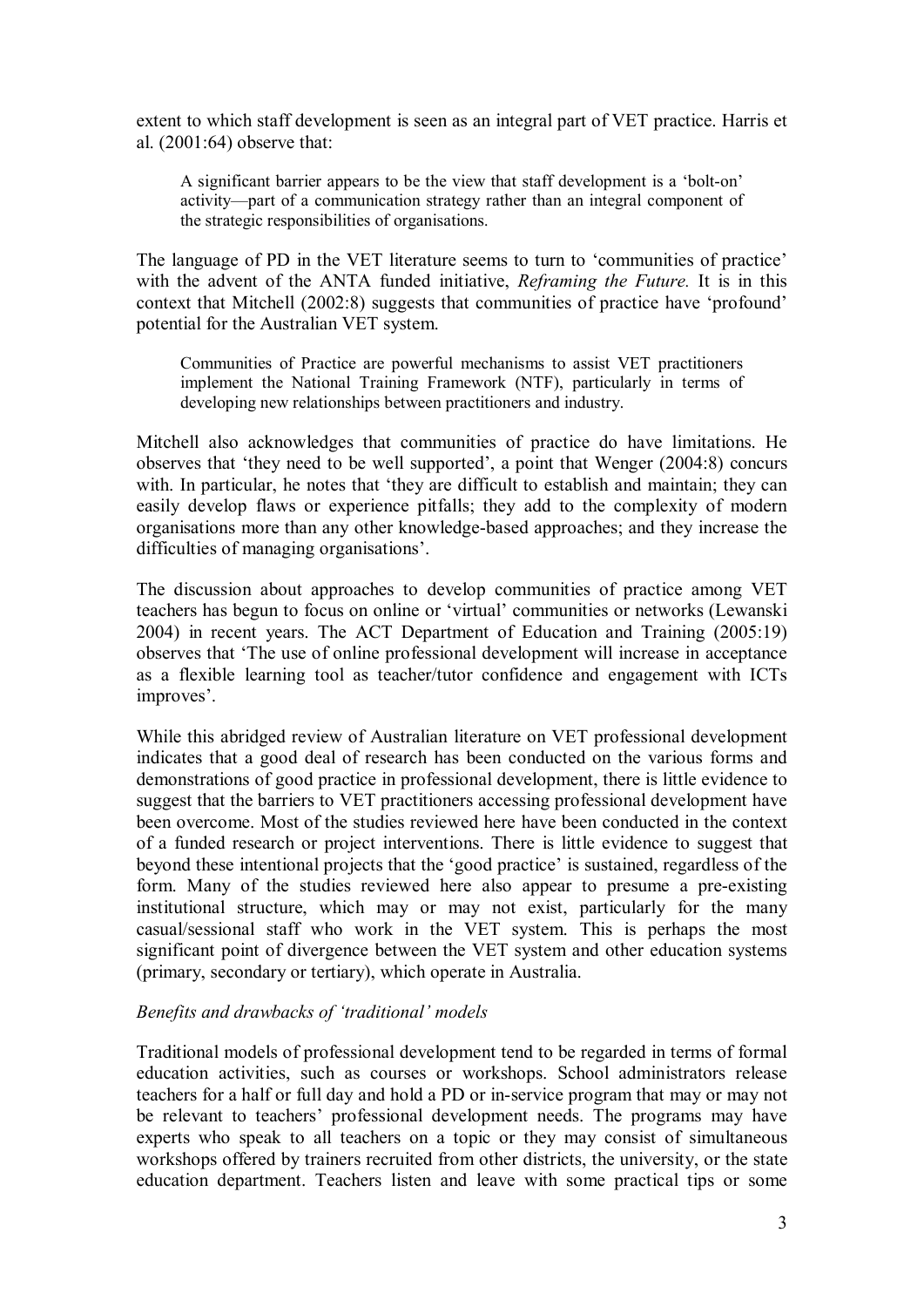useful materials. There is seldom any follow-up to the experience and subsequent inservices may address entirely different sets of topics. These factors limit the effectiveness of traditional models (McRae et al. 2001).

## *Communities of practice models*

There is a growing body of literature on what is variously termed communities of practice, learning communities, teacher communities, teacher networks, and research circles. Interest in these models has come with recognition of the role of communities to support teacher learning and of the concept that professionals learn best in interaction with their peers (Borko 2004; Lieberman & Miller 1991). Models of teacher professional development based on the concept of communities of practice have been developed by Wenger (1998a, 1998b). Lave and Wenger (1991) first proposed that learning in the workplace occurs through enculturation into a community of practice.

Wenger (2005) defines communities of practice as 'groups of people who share a concern or a passion for something they do and who learn to do it better as a result of their ongoing interactions'. He goes on to say: 'By engaging directly in the production of knowledge with your colleagues, you are deepening your sense of professional identity while at the same time improving your practice'. According to Wenger's theory, members of a community of practice, or practitioners, develop a shared repertoire of resources through their sustained interaction over time, and this shared practice is what differentiates them from other communities or groups. The community's collective knowledge is constructed largely through informal narrative discourse between community members. Through interaction the community of practice sustains itself; novices initially engage with mentors and peers in the community as peripheral participants in practice, and later participate as experienced actors (Lave & Wenger 1991).

# *Traditional models compared to communities of practice models*

There is to date no body of research comparing professional learning communities with traditional professional development learning approaches. One reason for this may be that the evolving nature of professional learning practices means that there is some blurring of models. It is acknowledged that there may be other non-traditional models that cannot be described under a framework of a PLC. These other models are not the focus of this research. It can be stated, however, that traditional models, especially if they include modules from independent providers, are seen as expensive (McRae et al. 2001; Zbar 1999) and largely inadequate because they are piecemeal and not integrated and systemic (Downes et al. 2001; McRae et al. 2001).

On the other hand, communities of practice models are believed to work more effectively because of the synergies of interaction among peers (Wenger et al. 2002), and because they are localised (Borko 2004). But the development of teacher communities can be difficult and time-consuming work (Lieberman 2000). The implications of the view that educational institutions are learning communities are profound for teacher professional development. One of the most important of these is that learning can, and must, be part of all teachers' daily activity (McRae et al. 2001).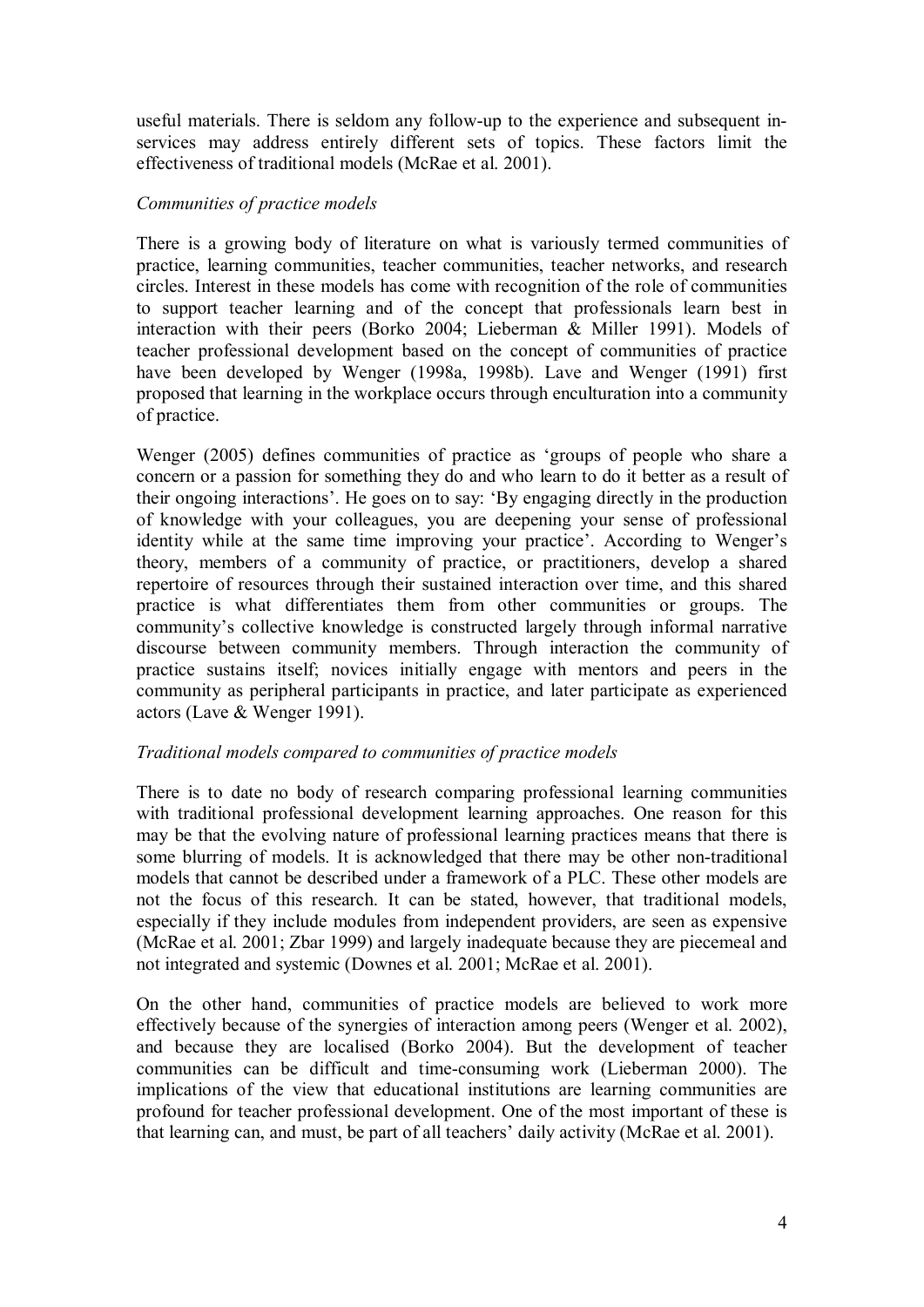# **Methodology**

This research uses storying and narrative analysis in conjunction with a semi structured interview approach as the main strategy of qualitative inquiry (Creswell 2003:183; Patton 2002:115). Interviews were conducted at two primary schools in the Darwin region with six teachers involved from each school. The interviews were conducted during August and September 2005.

Using a purposeful sampling technique (Creswell 2003:185) schools were selected by negotiation with the Northern Territory Department of Employment, Education and Training (DEET) from schools that were known to the project team. Participants were selected by principals after an invitation to participate was given to staff at both schools. Staff were asked to describe their ideal model of professional development with examples and to compare these examples with others that were less than ideal. The significant limitation of the research is the small number of schools and interviewees involved. The generaliseability of the findings needs to be viewed on this basis.

Consistent with the narrative approach, interviews were audio recorded and later transcribed. The transcriptions were offered to staff involved for error checking as part of the validation process (Creswell 2003:196). The resulting texts were then added to an NVivo2™ project, which was then used to code, thematise and analyse responses according to standard text and content analysis techniques (Bernard 2000:444–455). Coding was structured around two main groups: 'what works' and 'what does not work'. Essentially these were positive and negative professional development experiences—ideal and less than ideal. Coding patterns were categorised according to emerging themes as they arose out of the data. Where possible these themes were matched to characteristics of professional development identified in the literature. Analysis was carried out primarily using tools available within  $N$ vivo<sup>TM</sup> qualitative analysis software. Consistent with Silverman's (2000:823–824) suggestions for the use of this kind of software in narrative analysis, the themes were 'quantized' (Tashakkori & Teddlie 1998:19) in order to identify the predominant themes and the linkages that existed between the groups of data. Table 1, shown on the following page, reflects part of this process. Some additional analysis was carried out using chi-squared statistical tests in Microsoft Excel™.

# **Findings and discussion**

This section first compares the results for programs that were closer to a PLC type of learning with those that were more traditional. The section then discusses these results and points to several implications that arise from the findings.

# *Results*

Respondents described 15 different programs as examples of their ideal model of professional development. Table 1 divides the programs described into three groups. The first group is a summary of those responses where the majority of characteristics described as attributes of a program matched those identified as PLC characteristics in the literature. The second group is a summary of those responses where more than half of characteristics described did not match those identified in the literature as PLC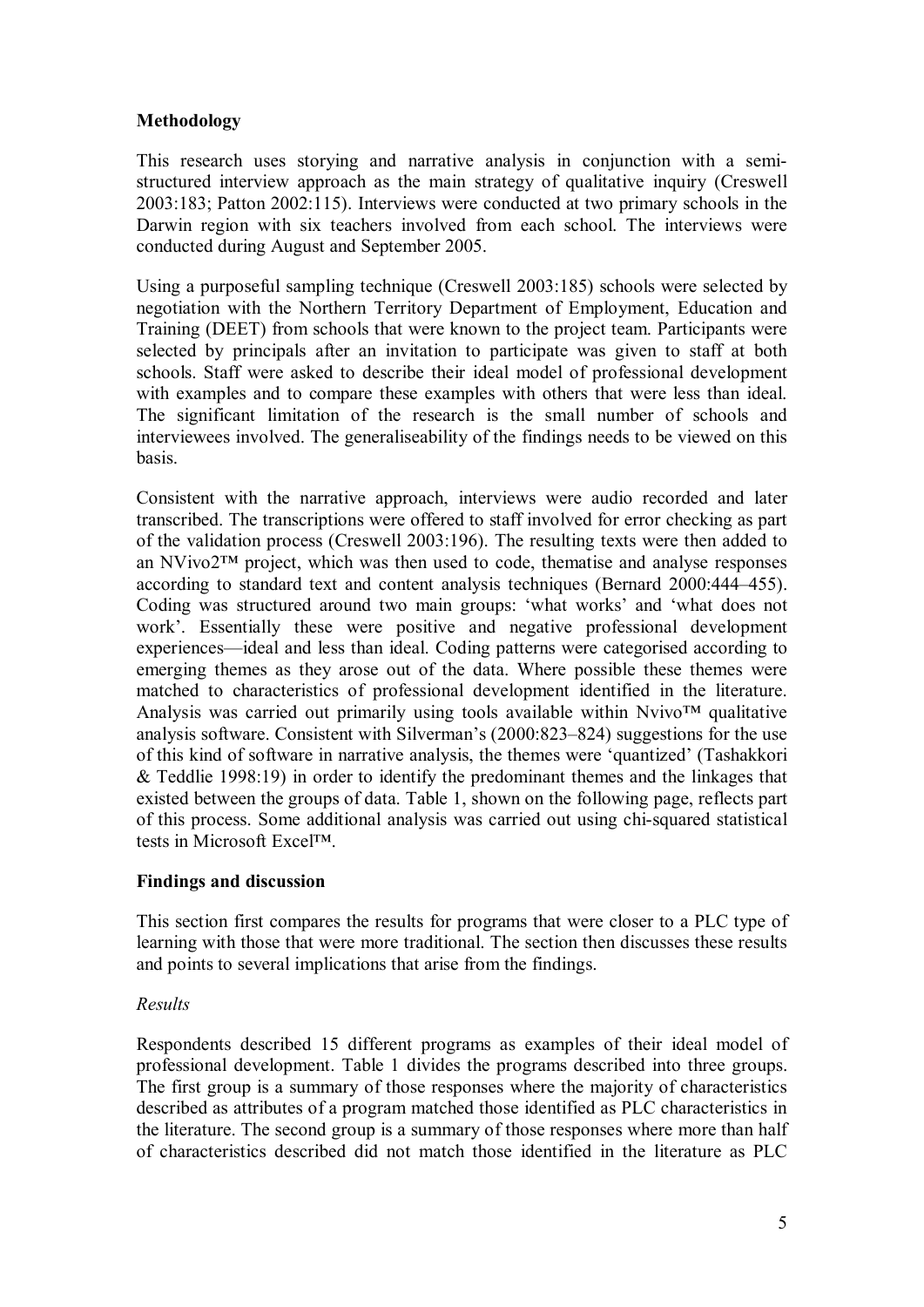types. The third group is a summary of responses about ideal models of PD that were not tied to a specific program.

| Characteristic of 'ideal' PD: data summary               | <b>Group 1: Programs</b><br>where the majority<br>of responses reflect<br><b>PLC</b> type responses | <b>Group 2: Programs</b><br>where the majority<br>of responses reflect<br>traditional type<br>responses | <b>Group 3: Generic</b><br>responses (not tied<br>to a particular<br>program) |
|----------------------------------------------------------|-----------------------------------------------------------------------------------------------------|---------------------------------------------------------------------------------------------------------|-------------------------------------------------------------------------------|
| Total 'ideal' characteristics identified                 | 137                                                                                                 | 70                                                                                                      | 41                                                                            |
| PLC model characteristics identified                     | 89                                                                                                  | 27                                                                                                      | 20                                                                            |
| Per cent of 'ideal characteristics that fit PLC<br>model | 65%                                                                                                 | 39%                                                                                                     | 49%                                                                           |
| <b>Characteristic of 'ideal' PD: detail</b>              |                                                                                                     |                                                                                                         |                                                                               |
| Practical, hands on and relevant to the<br>classroom     | 20                                                                                                  | 20                                                                                                      | 4                                                                             |
| Networking among colleagues*                             | 16                                                                                                  | 0                                                                                                       | 0                                                                             |
| Working together, collaborating in PD*                   | 14                                                                                                  |                                                                                                         | 0                                                                             |
| Sharing of knowledge among staff*                        | 12                                                                                                  |                                                                                                         | 4                                                                             |
| Interaction among staff within PD                        | 11                                                                                                  | 6                                                                                                       | 2                                                                             |
| Opportunity for relationship building*                   | 11                                                                                                  | 2                                                                                                       | 2                                                                             |
| School leadership supports and directs PD                | 11                                                                                                  | 6                                                                                                       | 7                                                                             |
| PD builds professional identity                          | 7                                                                                                   | 7                                                                                                       | 6                                                                             |
| Visiting other sites                                     | 6                                                                                                   | $\overline{c}$                                                                                          | 0                                                                             |
| Staff are interested, passionate about topic             | 6                                                                                                   | 3                                                                                                       | 3                                                                             |
| Learning happens informally                              | 5                                                                                                   | 2                                                                                                       | 4                                                                             |
| PD is funded                                             | 4                                                                                                   |                                                                                                         |                                                                               |
| PD is driven by teachers                                 | 3                                                                                                   | 2                                                                                                       | 0                                                                             |
| PD is fun and enjoyable                                  | 3                                                                                                   | 5                                                                                                       | 0                                                                             |
| PD promotes innovation                                   | 2                                                                                                   |                                                                                                         |                                                                               |
| PD is offered on a voluntary basis                       | 2                                                                                                   | 3                                                                                                       |                                                                               |
| PD offered depends on needs                              | 2                                                                                                   | 3                                                                                                       |                                                                               |
| PD makes good use of time                                | 2                                                                                                   | 5                                                                                                       | 5                                                                             |

#### **Table 1. Breakdown of PD characteristics by type of program, together with generic responses**

\* items where there is a significant difference between Group 1 and Group 2

Chisquared analysis reveals that for this sample of teachers there is a significant difference between the 'traditional type' and the 'PLC type' of program such that those describing a PLC type are more likely to report the range of associated characteristics found in the literature than those who described a traditional PD ( $p < .05$ ). A closer examination of the individual components of the 'PLC type' shows that there are four elements that contribute to the significant difference: 1) Sharing of knowledge among staff within the school; 2) Working together, collaborating in PD; 3) Opportunity for relationship building; and 4) Networking among colleagues within and outside the school.

Other characteristics, such as 'practical, hands on and relevant to the classroom' and 'interaction among staff within PD' showed no statistical significant differences between Group 1 and Group 2. It should be noted that teachers also identified aspects of PD that were less than ideal. However, the focus of this paper is limited to PD characteristics that were considered positively by teachers. The findings shown in Table 1 therefore demonstrate that the key differences in types of professional development are related to: *relationship building*; *collaborative learning*; *sharing of knowledge*; and *networking among colleagues* within and outside the school.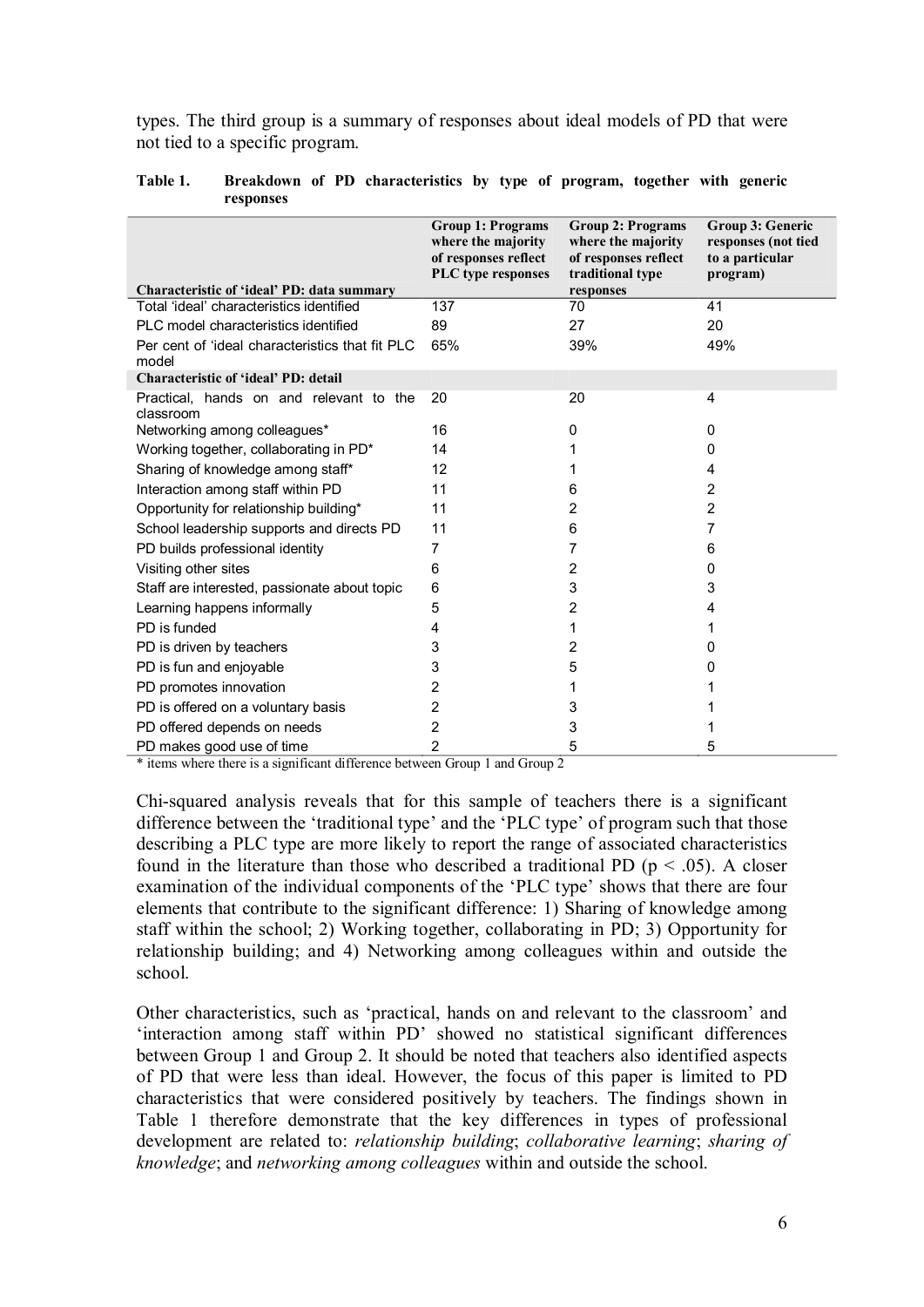### *Discussion and implications*

The results of this research demonstrate a diverse array of professional learning experiences in the schools where the research was conducted. While none of those experiences could be described as professional learning communities according to the full range of characteristics found in the literature, elements of professional learning communities were described by respondents to varying degrees. The teachers that were interviewed drew from their professional learning experiences and while they all understood the terminology associated with professional learning communities their experience was dominated by a range of traditional type professional development workshops. In other words their frame of reference in most cases was restricted by their experience, which to a large extent excluded PLC experiences. The results suggest that before PLCs are more widely promoted and introduced into a strategic professional development framework, they must be first explained and modelled before the value of such learning can be fully appreciated. The danger if this does not occur, is that PLCs will be seen to be just another way of 'doing PD workshops'.

Many aspects of the 'traditional' type of PD were appreciated and valued by the teachers. In particular PDs that were practical, hands and had direct application to the classroom or school were considered most effective. This characteristic was valued regardless of the mode of delivery or level of interactivity. The analysis shown in Table 1 demonstrates that while in this sample of teachers a larger proportion of teachers describing traditional types of PD identified 'practical, hands on' as a factor that contributed to effective PD compared to those describing PLC types, the difference was not statistically significant. Other aspects of PD that were appreciated by all respondents similarly, regardless of the type were: support and direction from school leaders; good timing of PD; interactivity; and the way the program contributed to teachers' confidence and value as a staff member. The direction that the principal provided, especially to newer and younger teachers, was particularly appreciated.

The results suggest that there is an important role for traditional approaches to PD where there is practical application and where the approach is top-down, rather than self-directed or teacher driven. This is not to say that learning that takes place in PLCs is not practical, but it may require a longer time frame to organise. Further, the need for particular learnings may not be immediately obvious to a work team at the school level but it may be critically important in the eyes of more senior staff within the education system.

This research suggests that the difference between traditional types and PLC types of PD lies in the four areas described above: *relationship building*; *collaborative learning*; *sharing of knowledge*; and *networking among colleagues*. These may form the basis of benchmark indicators that could be used to assess the fit of a possible program to a PLC model. The benchmarks could be used to assess proposed PLC learning activities or they might be used as part of an evaluation, during and after a professional development program to determine the extent to which professional learning incorporated PLC characteristics. These indicators are more process oriented than outcome oriented but in terms of an evaluation of the effectiveness of PD programs it is apparent from the findings presented here that these processes are important for the way many teachers learn. The results suggest that this may be more likely to be the case where PLCs are used as a basis for the professional development.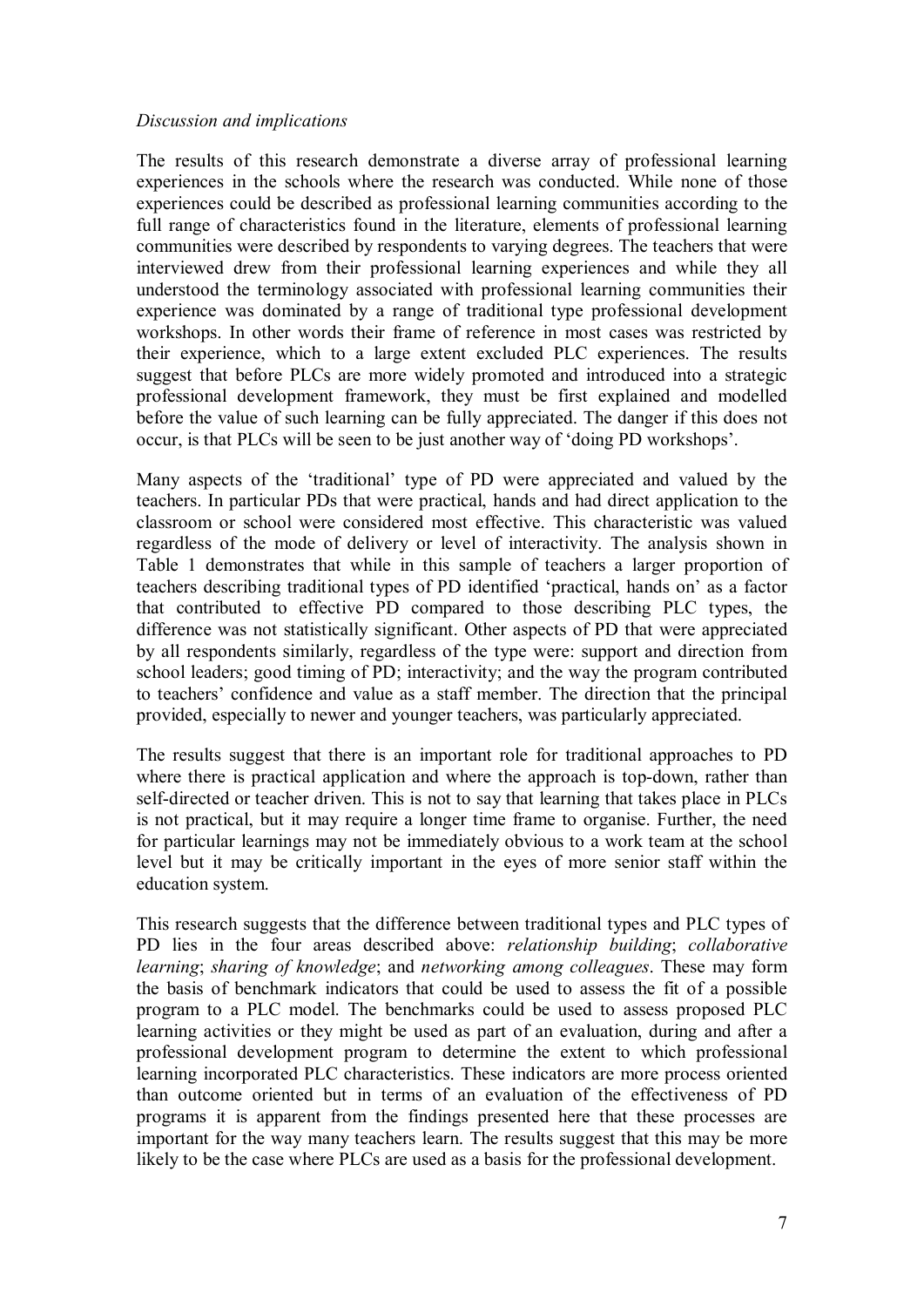# *Implications for VET and professional learning communities*

While this research project was conducted at two primary schools in Darwin, the focus was on teachers' professional—and therefore vocational—learning experiences. Application to the VET environment therefore should not present too much of a quantum leap in its translation, even though teacher PD and 'vocational education and training' are not often regarded as the same fields. However, it is important to take into account the fact that (a) teacher professional development *is* a form of vocational education with defined 'training' experiences embedded in it, since it is to do with the vocational learning that these adults engage in (or not) in pursuit of career development, and (b)the research was conducted in an institutional environment with an established professional development system in place, which as has been noted was driven to a large extent by the leadership within the schools. The characteristics of PLCs identified here may well apply regardless of the institutional context. That is, regardless of whether the teacher is a primary school teacher, a TAFE lecturer or a part time assessor with a private RTO, aspects of PLC learning such as *relationship building*; *collaborative learning*; *sharing of knowledge*; and *networking among colleagues* can be built into professional development strategies. Indeed the evidence from this research suggests that many of the experiences described in this way by teachers, took place outside the institutional context.

If, as Mitchell (2002:8) suggests, communities of practice (or professional learning communities) are to be promoted as a as 'a useful vehicle for underpinning the implementation of the [National Training Framework]', then the findings here point to key processes that should be built into the development of such communities. Given the institutional context of this research, the application of these process principles would be better suited to a structure institutional environment. It is important to recognise that this research does not offer PLCs as a cure-all for overcoming the barriers that exist for part-time or casual VET practitioners or those in private RTOs, or those in regional and remote areas, who need to access appropriate professional development. What it does offer, is a process framework that allows VET leaders and policymakers to develop and test programs that are more likely to succeed as PLCs as opposed to more traditional models of practitioner professional development.

# **Conclusions**

This paper has presented findings from research conducted in two primary schools in the Darwin region about 12 teachers' perceptions of their professional development experiences. The study is therefore limited by the small number of schools and interviewees involved, especially in terms of generalisability. In one sense it collates a collection of experiences to determine what works and what does not work for these teachers. However, this research is important for an understanding of factors that contribute to the effectiveness of programs in an environment where professional learning communities are being promoted. It points to the readiness of teachers to adopt a PLC model of learning.

The many examples of effective programs given, which fitted more traditional models of PD, point to their continuing suitability for many applications, particularly where the learning is directly related to classroom activities. These shorter, directly applicable programs were reported to be of great value to teachers, many of whom resented being taken unnecessarily out of their classrooms for programs that were not relevant to the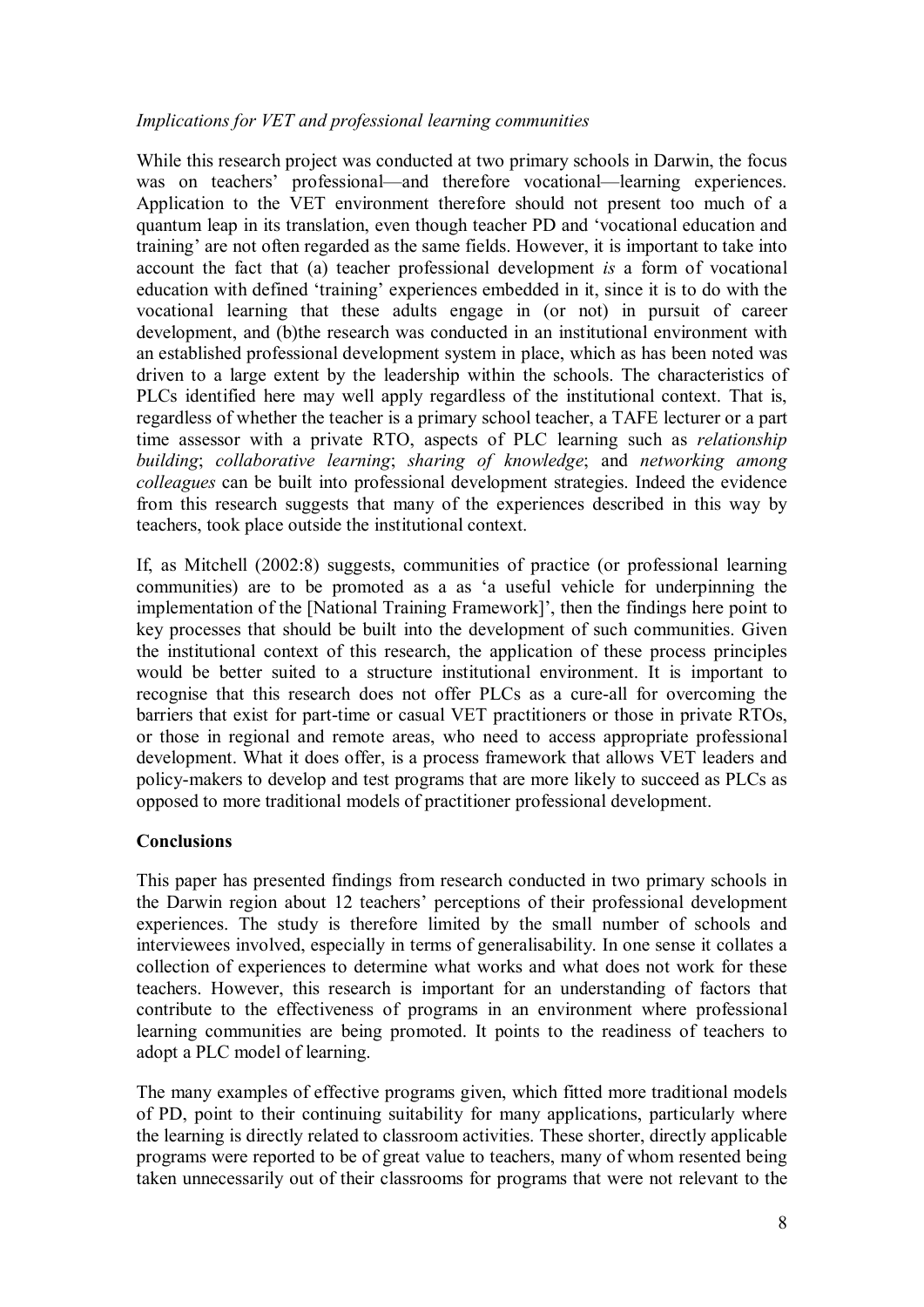school or their teaching. The role of the school's leadership in directing and supporting these 'practical, hands-on' activities was found to be important for teaching staff, especially for those who were newer, less experienced teachers.

In the VET context this research has perhaps greater immediate application to a structured, institutional environment, such as a TAFE or established Registered Training Organisation (RTO) with staff who readily align their values with those of the organisation. For these organisations, the findings offer a set of key processes that will guide the formation and development of PLCs.

Finally, this research contributes to an understanding of what differentiates more traditional types of PD from PLCs. The positive PD experiences of teachers interviewed for this research was compared to a list of characteristics found in the literature according to their fit with either a PLC or traditional model of professional learning. When these positive characteristics were analysed it was evident that the main points of difference between effective programs with higher proportions of PLC attributes and more traditional programs, lay in four areas: 1) sharing of knowledge among staff within the school; 2) working together, collaborating in PD; 3) having an opportunity for relationship building; and 4) networking among colleagues within and outside the school. These four characteristics then may form the basis of a set of benchmarks or indicators that can be used to a) assess the likely fit of a proposed adult learning program according to a PLC model or b) evaluate the process aspects of adult learning that go on in a PLC learning environment.

*\* The authors acknowledge and thank Dr Pat Millar for her initial draft of the literature review component of this paper.*

## **References**

- ACT Department of Education and Training (2005). *Emerging Technologies: A Framework For Thinking*, [education.au, Available online:](http://www.det.act.gov.au/publicat/pdf/emergingtechnologies.pdf)  <http://www.det.act.gov.au/publicat/pdf/emergingtechnologies.pdf> [Accessed January 2006]
- Australian Flexible Learning Framework (2004). *Working and Learning in Vocational Education and Training in the Knowledge Era*, Final Report of the Professional Development for the Future Project, ANTA, Melbourne.
- Bernard, H.R. (2000). *Social Research Methods: Qualitative and Quantitative Approaches*, Sage, Thousand Oaks, CA.
- Borko, H. (2004). Professional development and teacher learning: Mapping the terrain. *Educational Researcher*, *33*, 8, pp. 3–16.
- Bransford, J.D. Brown, A.L. & Cocking, R.R. (Eds.) (2000). *How people learn: Brain, mind, experience, and school* (Expanded ed.). Washington, DC: National Academy Press.
- CERI (Centre for Educational Research) (1998). *Staying ahead: In-service training and teacher professional development*. Organisation for Economic Cooperation and Development.
- Creswell, J. (2003). *Research design: Qualitative, Quantitative and Mixed Methods Approaches*, Second Edition, Sage, Thousand Oaks, CA.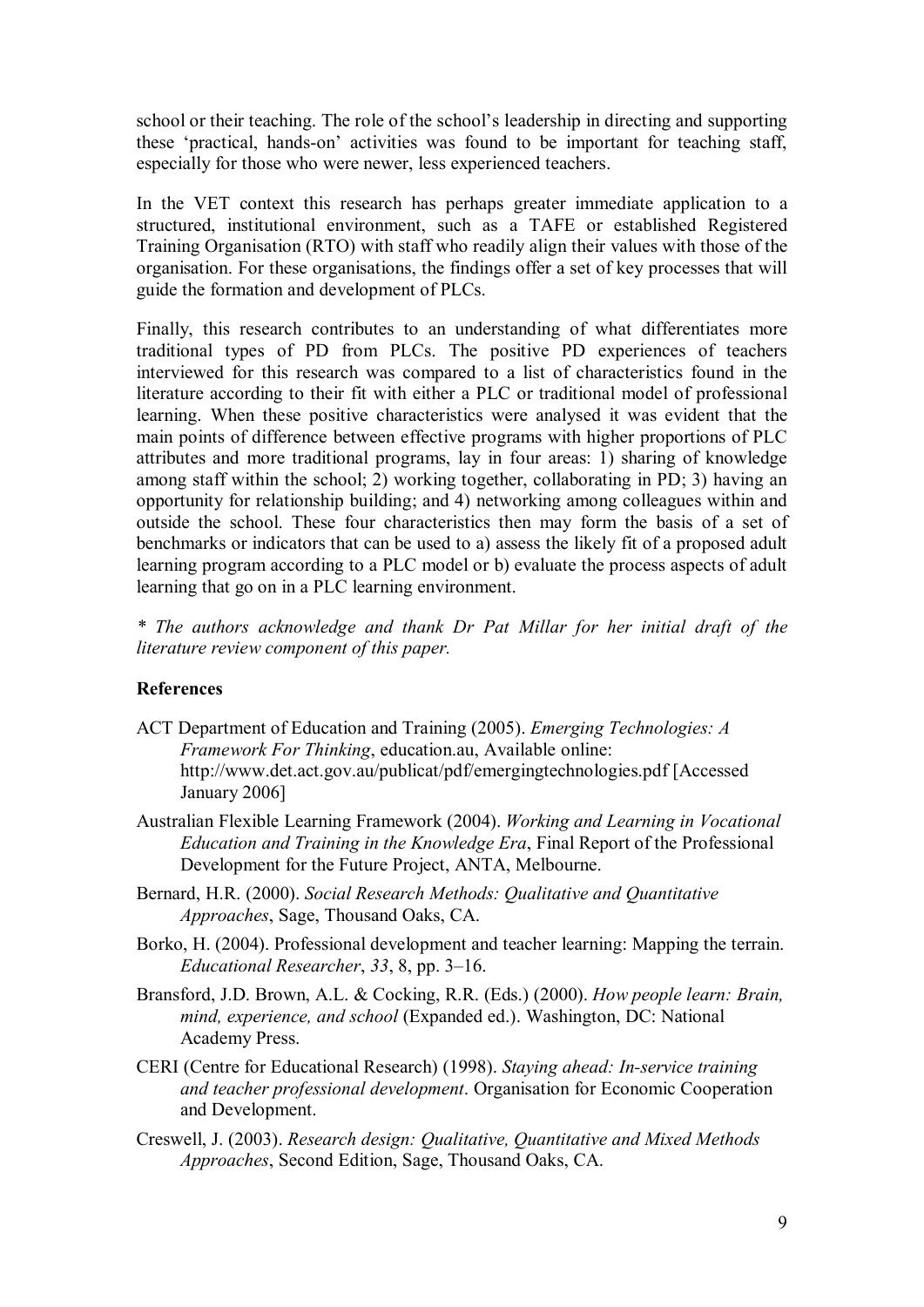- Delannoy, F. (2000). Teacher training or lifelong professional development? Worldwide trends and challenges. *TechKnowLogia*, November/December 2000.
- Downes, T. Fluck, A. Gibbons, P. Leonard, R. Matthews, C. Oliver, R. Vickers, M. & Williams, M. (2001). *Making better connections: Models of teacher professional development for the integration of information communication technology into classroom practice*. Available online: [http://www.dest.gov.au](http://www.dest.gov.au/) [Accessed May 2005]
- Harris, R. Simons, M. Hill, D. Smith, E. Pearce, R. Blakeley, J. Choy, S. & Snewin, D. (2001). *The changing role of staff development for teachers and trainers in vocational education and training*, National Centre for Vocational Education and Research, Leabrook.
- Henry, J. Mitchell, J. & Young, S. (2001). *Workbased Learning in the Contemporary Australian VET Sector: A Reappraisal*, Paper presented to AVTRA conference, Adelaide, March 2001.
- Herrington, J & Herrington, A (2004). *University to work transition: Implications for the evaluation and design of online communities of practice*, Paper presented to 21st ASCILITE Conference, 5–8 December (2004). Perth.
- Inservice Teacher Education Project Committee (Chair: Boomer, G.) 1988, *Teachers Learning: Improving Australian schools through in-service teacher training and development*, Canberra: Commonwealth Department of Employment, Education and Training.
- Lave, J. & Wenger, E. (1991). *Situated learning: Legitimate peripheral participation*. New York: Cambridge University Press.
- Lewanski, R. (2004). *Communities of Practice: Supporting teachers of youth (15 –19 years) in TAFE*, Paper presented The seventh Australian VET Research Association Conference, "Learner & Practitioner - the Heart of the Matter", 17-19 March (2004). Rydges Eaglehawk Resort, Canberra
- Lieberman, A. (2000). Networks as Learning Communities: Shaping the Future of Teacher Development. *Journal of Teacher Education*, *51*, 3, pp. 221–227.
- McRae, D. Ainsworth, G. Groves, R. Rowland, M. & Zbar, V. (2001). PD 2000 *Australia, A National Mapping of School Teacher Professional Development*. Available online: http://www.dest.gov.au/NR/rdonlyres/3A8BCE77-73DB-4C23A5FF4B48F28A8006/1543/2000.pdf [Accessed May 2005]
- Mitchell, J. (2002). *The potential for Communities of Practice to underpin the National Training Framework*, Australian National Training Authority, Melbourne. Available online: [http://www.jma.com.au/profdev\\_pubs.htm](http://www.jma.com.au/profdev_pubs.htm) [Accessed January 2006]
- Mitchell, J. & Young, S. (2001). *Communities of Practice: Reshaping Professional Practice and Improving Organisational Productivity in the Vocational Education and Training (VET) Sector Resources for Practitioners,* Available online:<http://www.reframingthefuture.net/publications/cop.pdf> [Accessed January 2006]
- Mitchell, L. & Cubey, P. (2003). *Characteristics of professional development linked to enhanced pedagogy and children's learning in early childhood settings: Best Evidence Synthesis*. Report prepared for NZ Ministry of Education. Wellington.